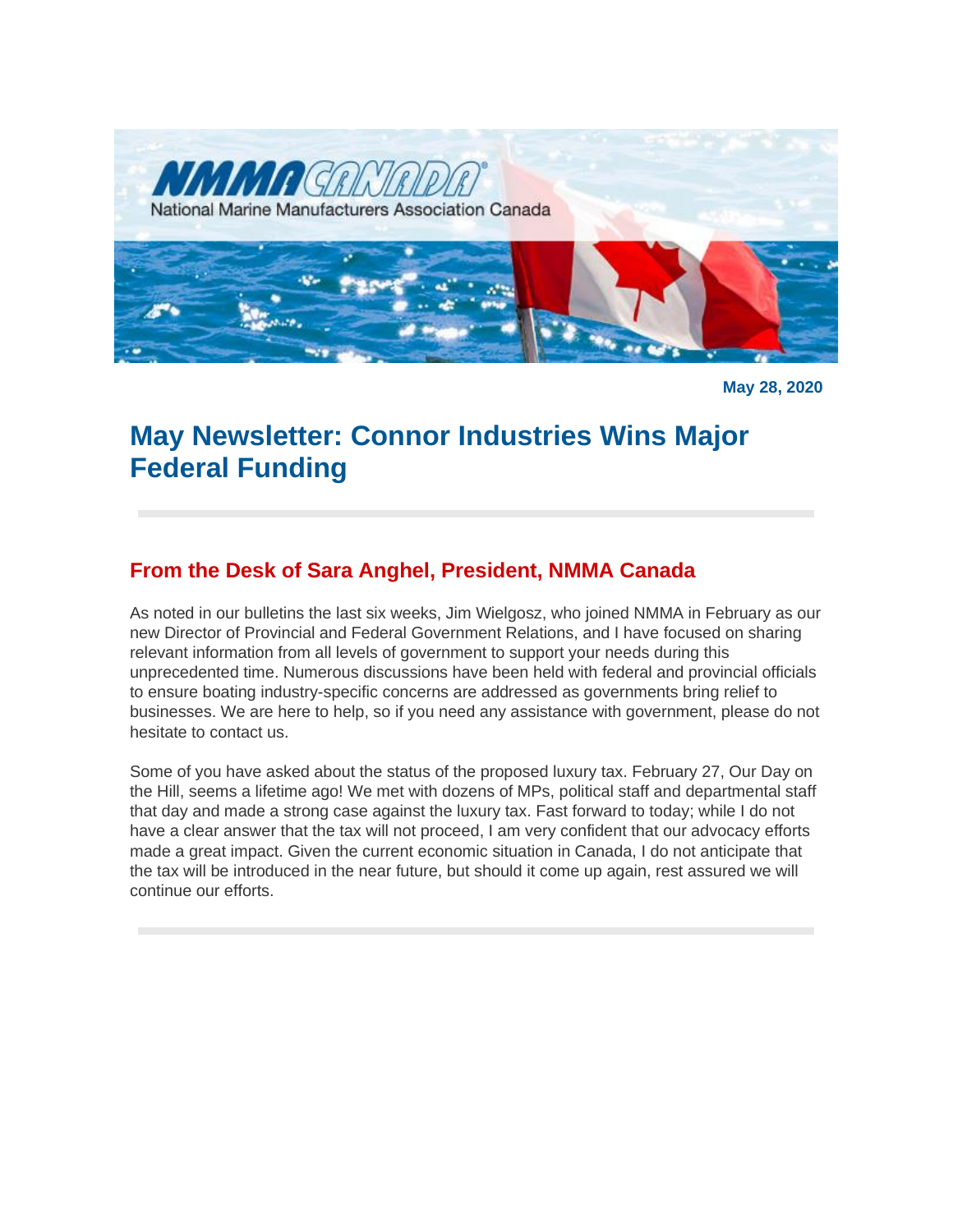## **Connor Industries Receives \$1 million FedNor Contribution**

On March 5, NMMA Canada attended an announcement at Connor Industries, which received a repayable \$1 million contribution from FedNor, which will be used to purchase new equipment and increase productivity. **[Read](http://www.nmma.ca/press/article/23280)  [More](http://www.nmma.ca/press/article/23280)**

### **ICOMIA Elects New President**

Members of the International Council of Marine

Industry Associations (ICOMIA) elected Sara Anghel as President of ICOMIA for a term of two years. To read the release **[click here](https://www.icomia.org/content/sara-anghel-elected-new-icomia-president)**.

## **NMMA Canada Member BoatDealers.ca and Digital Era Media Inc. Launches BoatBlurb.com**

NMMA Canada is pleased to see the launch of BoatBlurb.com, a full-spectrum destination/online hub for news, information, tips, and reviews for boaters and boating enthusiasts to stay connected, and share content. NMMA Canada welcomes working closely with Chris Perera, President of Digital Era Media to offer content and cross reference relevant information on discoverboating.ca for new and existing boaters. To read the release **[click here](https://silkstart.s3.amazonaws.com/5ec11e2b-bd2b-4ac5-9a38-6d494b8efc0d.pdf)**. You can also **[click here](https://www.boatblurb.com/subscription)** to subscribe to the BoatBlurb newsletter.

## **Recap: Federal Government Programs to Support Your Business**

The following is a list of the major Canadian government aid programs relevant to the recreational boating sector. For more detail please see NMMA Canada's **[article on Canadian](http://www.nmma.ca/press/article/23207)  [government COVID-19 business supports](http://www.nmma.ca/press/article/23207)**, which we update frequently:

- **[Canada Emergency Wage Subsidy \(CEWS\)](https://www.canada.ca/en/revenue-agency/services/subsidy/emergency-wage-subsidy.html)**
- **[Canada Emergency Business Account \(CEBA\)](https://cebaquestions.ca/)**
- **[Deferred tax and tariff payments](https://www.canada.ca/en/revenue-agency/campaigns/covid-19-update/frequently-asked-questions-gst-hst.html)**
- **[Canada Emergency Commercial Rent Assistance program](https://www.cmhc-schl.gc.ca/en/finance-and-investing/covid19-cecra-small-business)**
- **[Large Employer Emergency Financing Facility \(LEEFF\)](https://www.cdev.gc.ca/leeff-factsheet/)**
- **[Regional Relief and Recovery Fund \(RRRF\)](https://www.ic.gc.ca/eic/site/icgc.nsf/eng/h_07682.html)**



*From left to right: Terry Sheehan (MP Sault Ste. Marie), Sara Anghel (NMMA Canada) & Bill Connor (Connor Industries)*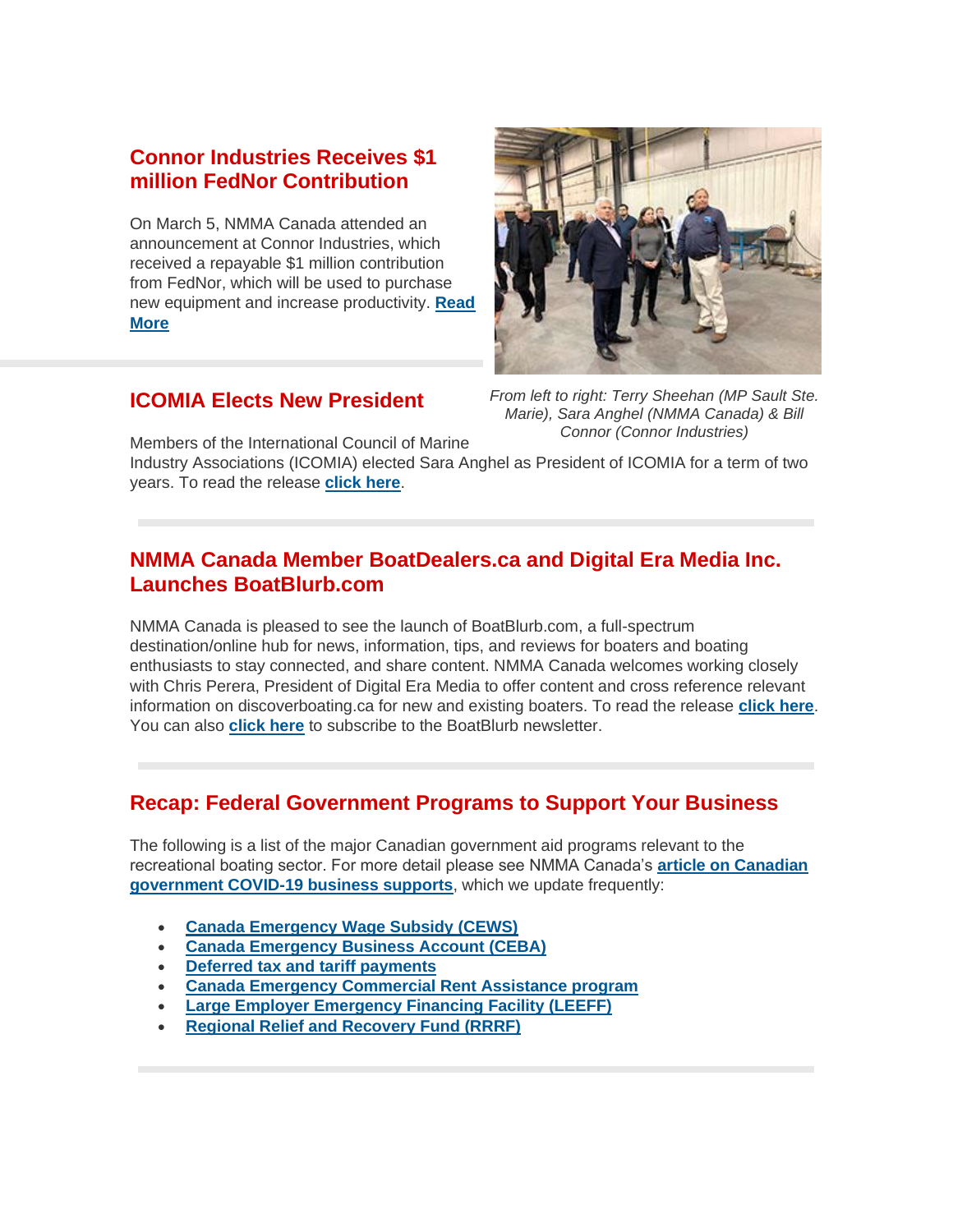## **Boating Access Across the Country**

Successive provinces have announced plans to gradually reopen the economy and ease restrictions around outdoor activities. **[Read More](http://www.nmma.ca/press/article/23279)**

#### **Webinars and Events**

*British Marine — Preparing for Brexit (previously recorded)* Following the decision to leave the European Union, the United Kingdom has now entered into a 'transition period'.

What does this mean for the marine industry? What should marine businesses be doing to minimize risk and put themselves in the best position once the transition period draws to a close? British Marine has generated a webinar to update members on Brexit developments, the effects on their business, and what marine businesses can do to prepare now.

Topics including Recreational Craft Directive (RCD), safety requirements, and environmental measures and standards, all expertly narrated by British Marine's Head of Technical, Ross Wombwell. To view the webinar, **[click here](http://hd.nmma.org/t/149125/7036160/20407/3/)**.

*Empire Club of Canada — The Evolution of an Economic Engine: Assessing the State of Canadian Advanced Manufacturing (Friday, June 5 at 12:00pm EST)*

Dwindling cash flows, ongoing skills shortages and disruptions to supply chains. Productions lines shut down while others retooled to make new, vitally needed health and safety products. Orders cancelled while oil and gas prices plummet. Expectations of agility in the face of an unprecedented shock and an uncertain future. Welcome to the world of Canadian advanced manufacturing in the time of COVID-19.

Join industry leaders as they examine how the country's advanced manufacturing sector has responded to COVID-19 and assess the pandemic's impact on the future of the sector.

**[Click here](https://www.livemeeting.ca/profile/empire-club-of-canada/)** to register for this free event.

#### **Canadian Chamber of Commerce launches free accounting and tax advice for small businesses**

The **[Business Resilience Service](http://cbrn.ca/brs)** (BRS) is run through the Canadian Chamber's **[Canadian](https://www.canadianbusinessresiliencenetwork.ca/)  [Business Resilience Network](https://www.canadianbusinessresiliencenetwork.ca/)** in collaboration with **[EY](http://www.ey.com/ca)** and with support from **[Chartered](https://www.cpacanada.ca/)  [Professional Accountants of Canada \(CPA Canada\)](https://www.cpacanada.ca/)** and **[Imagine Canada](https://www.imaginecanada.ca/en)**. The BRS will provide options for any vulnerable small to medium-sized business, not-for-profit or charity to immediately connect with experienced accounting and tax professionals across the country